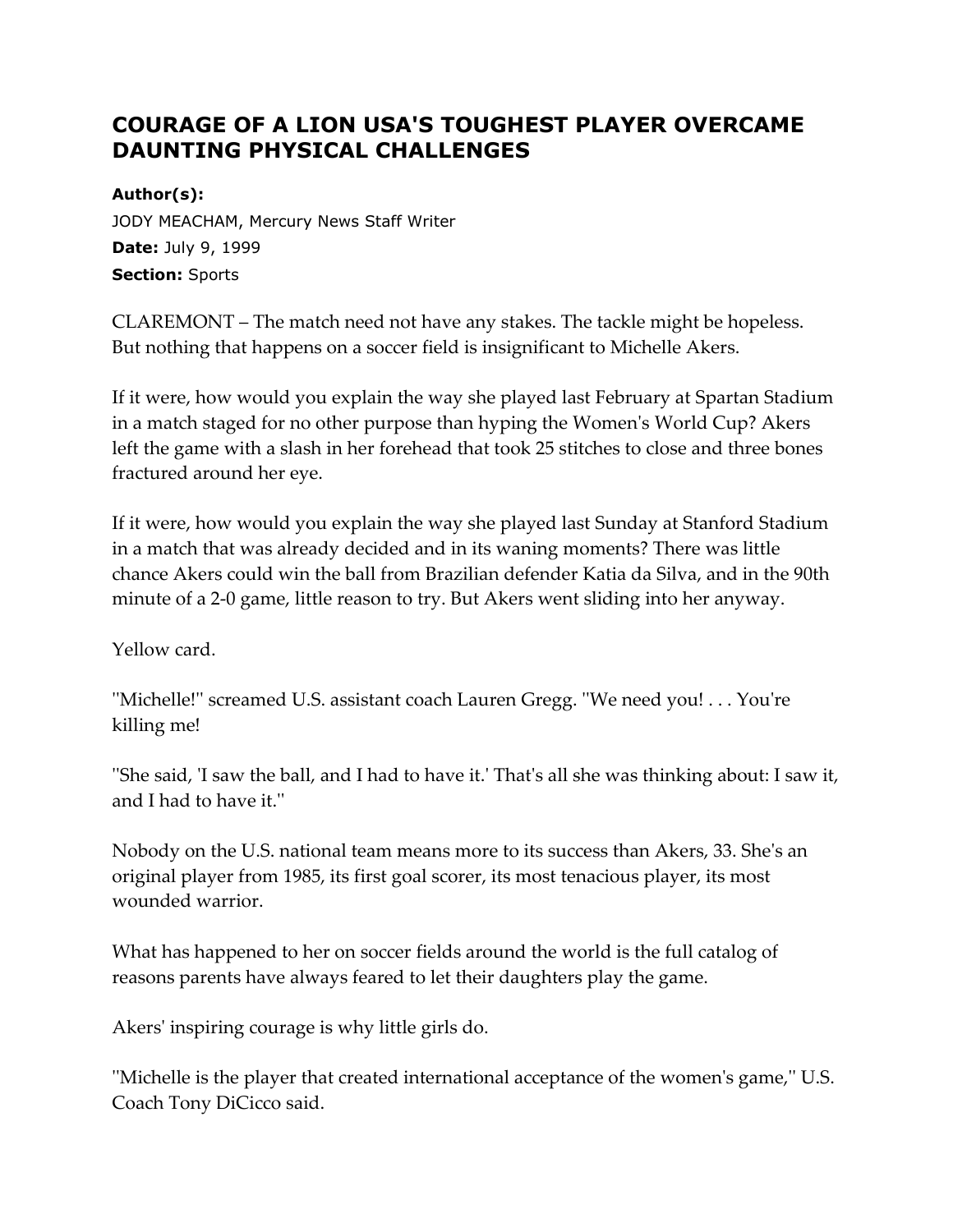Always exhausted from chronic fatigue syndrome and its symptoms of headaches, nausea and dizziness, she wilted in the heat of Stanford Stadium in the first half against Brazil. Twice she was taken off the field on a stretcher, once after colliding head-to-head with Sissi in midair and once when Sissi swung her leg into a kick and cleated Akers in the face.

But after a halftime cup of coffee to raise her blood pressure, an IV to bring her back from dehydration and ice packs on her neck, Akers returned to put the game away with a penalty kick and send the United States into Saturday's World Cup championship match against China at the Rose Bowl.

She didn't get to the team's gold-medal celebration at the 1996 Olympics until 3 a.m. because she was taking IV fluids.

''Every time I play with Mich, I just shake my head and go, oh my God, just when you think she can't do any more, she's in there taking cleats in the face, getting knocked out,'' fellow midfielder Julie Foudy said.

''After the game she's smiling with an ice pack over her and she goes, 'What's with my head? Why is it such a magnet?' That's what I always tell kids. If you want to watch one player on the field, watch No. 10. What a phenomenal character, to watch her give every single minute of every single game everything she has.''

Talk about courage. She's the only U.S. player to shun the ponytail 'do and let her full curly mane hang out on the field.

''Mufasa!'' called out one of the thousand or so kids watching Team USA practice Thursday at Pomona-Pitzer College.

Akers, working on penalty kicks with her right leg, the one bearing the long, zipper-like scars of seven of her 12 knee operations, paused, turned her face with its blood-red scab across the bridge of her nose from Sissi's cleats, and waved back in recognition of her nickname from ''The Lion King.''

''I'm never going to let a fear of being injured change my mindset toward life or what I like to do for fun,'' she said a few minutes later.

As she aged and the injuries began to mount, DiCicco forced her off the front line and into the defensive midfield as much to protect Akers from herself as from the